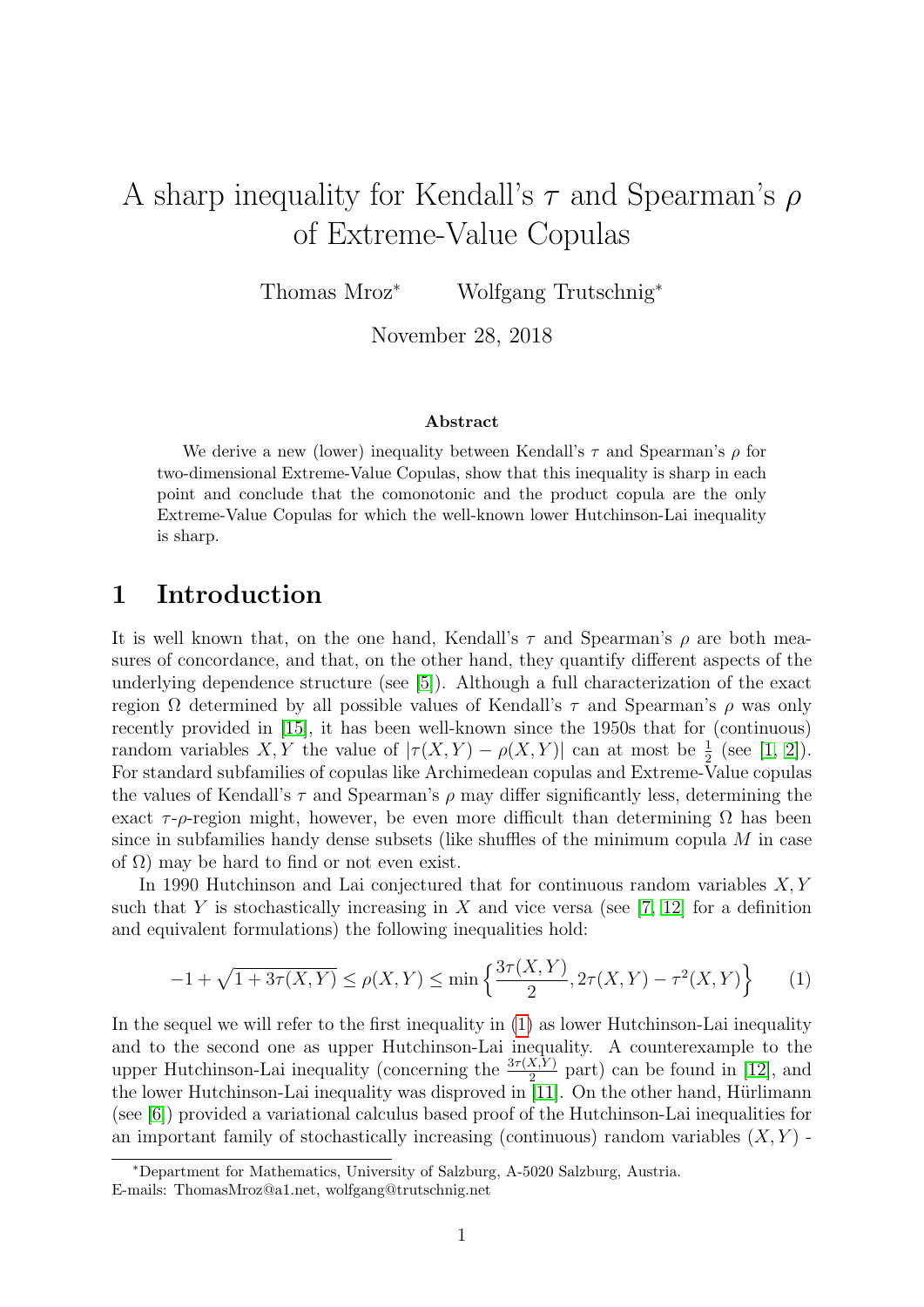those whose underlying copula  $C_A$  is an Extreme-Value copula. Extreme-value copulas (EVCs, for short) form an important subclass of copulas that naturally arise in various fields of application like hydrology (see [\[14\]](#page-8-6)) and finance (see [\[9,](#page-8-7) [10\]](#page-8-8)), whenever maxima of i.i.d. sequences of random variables are considered. For more information on EVCs we refer to [\[3,](#page-7-2) [13,](#page-8-9) [4\]](#page-8-10) and the references therein.

In the current paper we focus on EVCs and the lower Hutchinson-Lai inequality, show that it is only sharp for continuous random variables  $X, Y$  that are either comonotonic or independent, prove the validity of Conjecture (C2) in [\[15\]](#page-8-1), i.e.

<span id="page-1-0"></span>
$$
\frac{3\tau(X,Y)}{2+\tau(X,Y)} \le \rho(X,Y),\tag{2}
$$

and then show that this inequality is sharp. As scale-invariant quantities, Kendall's  $\tau$ and Spearman's  $\rho$  only depend on the underlying copula, we will therefore directly work with EVCs  $C_A$  and their corresponding Pickands dependence function A. Our proof is based on the sensitivity of  $\tau$  and  $\rho$  with respect to certain modifications of piecewise linear Pickands dependence functions and does not use tools from variational calculus.

The rest of this paper is organized as follows: In Section 2 we introduce some notation and recall basic facts about two-dimensional extreme-value copulas that will be used in the sequel. Section 3 derives ineq. [\(2\)](#page-1-0) with the help of two lemmata that are (in our opinion) interesting in themselves. An outlook to future work and the appendix containing a technical lemma needed in the proofs completes the paper.

# 2 Notation and preliminaries

In the sequel C will denote the family of all two-dimensional copulas,  $\mathcal{P}_{\mathcal{C}}$  the family of all *doubly stochastic measures*, i.e. the family of all probability measures on  $[0, 1]^2$  whose marginals are uniformly distributed on  $[0, 1]$ ; for background on copulas we refer to  $[4, 12]$  $[4, 12]$ and [\[16\]](#page-8-11). For every  $C \in \mathcal{C}$  the corresponding doubly stochastic measure will be denoted by  $\mu_C$ . Letting  $d_{\infty}$  denote the uniform metric on C it is well known that  $(\mathcal{C}, d_{\infty})$  is a compact metric space.  $C \in \mathcal{C}$  is called *extreme-value copula* (EVC) if there exists a copula  $B \in \mathcal{C}$  such that

$$
C(x, y) = \lim_{n \to \infty} B^n(x^{\frac{1}{n}}, y^{\frac{1}{n}})
$$

for all  $x, y \in [0, 1]$ . It is well known that the following three conditions are equivalent (see [\[3,](#page-7-2) [13,](#page-8-9) [4,](#page-8-10) [12\]](#page-8-3)):

- 1. C is an EVC.
- 2. C is max-stable, i.e.  $C(x, y) = C^n(x^{\frac{1}{n}}, y^{\frac{1}{n}})$  for all  $n \in \mathbb{N}$  and all  $x, y \in [0, 1]$ .
- 3. There exists a *Pickands dependence function A*, i.e. a convex function  $A : [0,1] \rightarrow$ [0, 1] fulfilling max $\{1-x, x\} \leq A(x) \leq 1$  for all  $x \in [0, 1]$ , such that

<span id="page-1-1"></span>
$$
C(x,y) = (xy)^{A\left(\frac{\ln(x)}{\ln(xy)}\right)}
$$
\n(3)

holds for all  $x, y \in (0, 1)^2$ .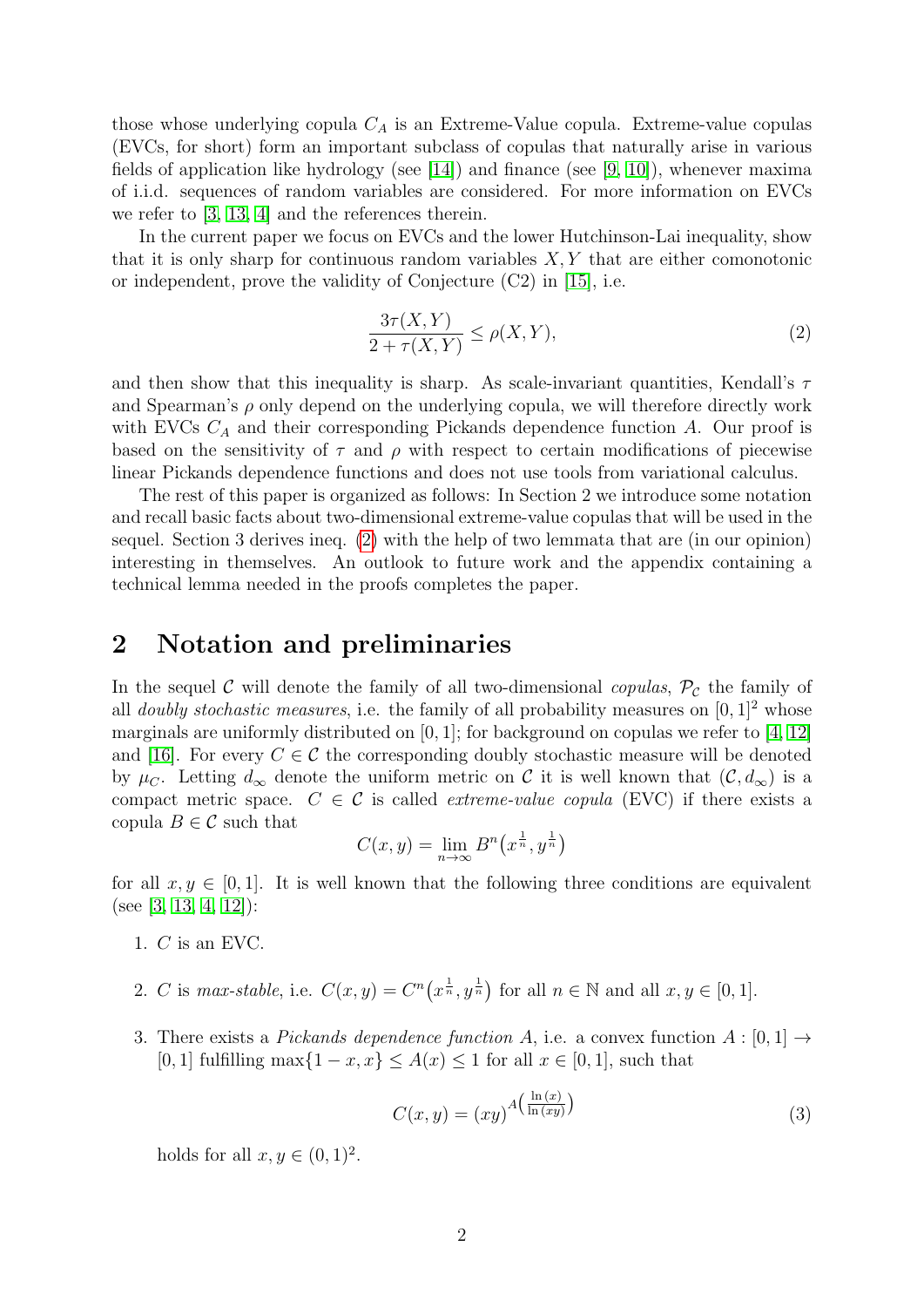In what follows we will only work with the convex set  $A$  of all Pickands dependence functions and let  $\mathcal{C}_{EV}$  denote the family of all extreme-value copulas. For every  $A \in \mathcal{A}$ we will write  $C_A$  for the copula induced by A according to (the right-hand side of) eq. [\(3\)](#page-1-1).  $D^+A$  (D<sup>-</sup>A) will denote the right-hand (left-hand) derivative of  $A \in \mathcal{A}$ . Setting  $D^+A(1) := D^-A(1)$  it is straightforward to see that  $D^+A : [0,1] \rightarrow [-1,1]$  is nondecreasing and right-continuous on [0, 1]. The Pickands function corresponding to the minimum copula M will be denoted by  $A_M$ , i.e.  $A_M(x) = \max\{x, 1-x\}$ . Furthermore  $\|\cdot\|_{\infty}$  will denote the uniform norm on A. For further properties of Pickands functions and their right-hand derivative we refer to [\[17\]](#page-8-12) and the references therein.

It is well known that for every  $A \in \mathcal{A}$  Spearman's  $\rho$  and Kendall's  $\tau$  of the corresponding Extreme-Value Copula  $C_A$  can be calculated as

$$
\tau(C_A) = \int_0^1 \frac{t(1-t)}{A(t)} d(D^+A)(t),
$$
  

$$
\rho(C_A) = 12 \int_0^1 \frac{1}{(1+A(t))^2} dt - 3.
$$

In the sequel we will simply write  $\tau(A)$  and  $\rho(A)$  instead of  $\tau(C_A)$  and  $\rho(C_A)$ .

#### 3 A sharp inequality between  $\tau$  and  $\rho$

We are now going to prove the inequality  $\rho(A) \geq \frac{3\tau(A)}{2+\tau(A)}$  $\frac{3\tau(A)}{2+\tau(A)}$  for all Pickands dependence functions  $A \in \mathcal{A}$  and show that this inequality is sharp. Doing so we will first derive the result for the class of all piecewise linear Pickands dependence functions and then extend it to the full class  $A$  via a standard denseness and continuity argument.

For every  $\mathbf{x} = (x_1, x_2, \dots, x_n)$  with  $x_0 := 0 < x_1 < x_2 < \dots < x_n < 1 =: x_{n+1}$ we will let  $A^x$  denote the set of all  $A \in \mathcal{A}$  which are linear on each of the intervals  $[x_{i-1}, x_i], i \in \{1, \ldots, n+1\}$ . For  $A \in \mathcal{A}^{\mathbf{x}}$ , setting  $y_i = A(x_i)$ , the formulas for Kendall's  $\tau$  and Spearman's  $\rho$  obviously become

<span id="page-2-0"></span>
$$
\tau(A) = \sum_{i=1}^{n} \frac{x_i (1 - x_i)}{y_i} \left( \frac{y_{i+1} - y_i}{x_{i+1} - x_i} - \frac{y_i - y_{i-1}}{x_i - x_{i-1}} \right),\tag{4}
$$

<span id="page-2-1"></span>
$$
\rho(A) = 12 \sum_{i=1}^{n+1} \frac{x_i - x_{i-1}}{(1 + y_{i-1})(1 + y_i)} - 3.
$$
\n(5)

For  $y_1 \in [A_M(x_1), 1]$ ,  $\mathcal{A}_{y_1}^{\mathbf{x}}$  will denote the subclass of all  $A \in \mathcal{A}^{\mathbf{x}}$  fulfilling  $A(x_1) = y_1$ .  $T_{x_1,y_1} \in \mathcal{A}_{y_1}^{\mathbf{x}}$  denotes the triangular Pickands function induced by  $(x_1, y_1)$ , i.e. the only Pickands function which is linear on  $[0, x_1]$  and on  $[x_1, 1]$ , and fulfills  $T_{x_1, y_1}(x_1) = y_1$ . For  $A \in \mathcal{A}_{y_1}^{\mathbf{x}}$  and  $x \in (0, x_1)$  we define the set  $I_x^A$  by

$$
I_x^A = \Big[\max\Big\{1-x, A(x_1) - (x_1 - x)\frac{A(x_2) - A(x_1)}{x_2 - x_1}\Big\}, 1 - \frac{1 - A(x_1)}{x_1}x\Big].
$$

Obviously  $I_x^A$  coincides with the set of all  $y \in [0,1]$  such that there exists a (necessarily unique) Pickands function B which coincides with A on the interval  $[x_1, 1]$ , which is linear on  $[0, x]$  and on  $[x, x_1]$  and fulfills  $B(x) = y$ . In the sequel we will denote this function by  $\varphi_{x,y}^{\mathbf{x}}(A)$  and refer to  $I_x^A$  as set of admissible y-values given A and x. Notice that for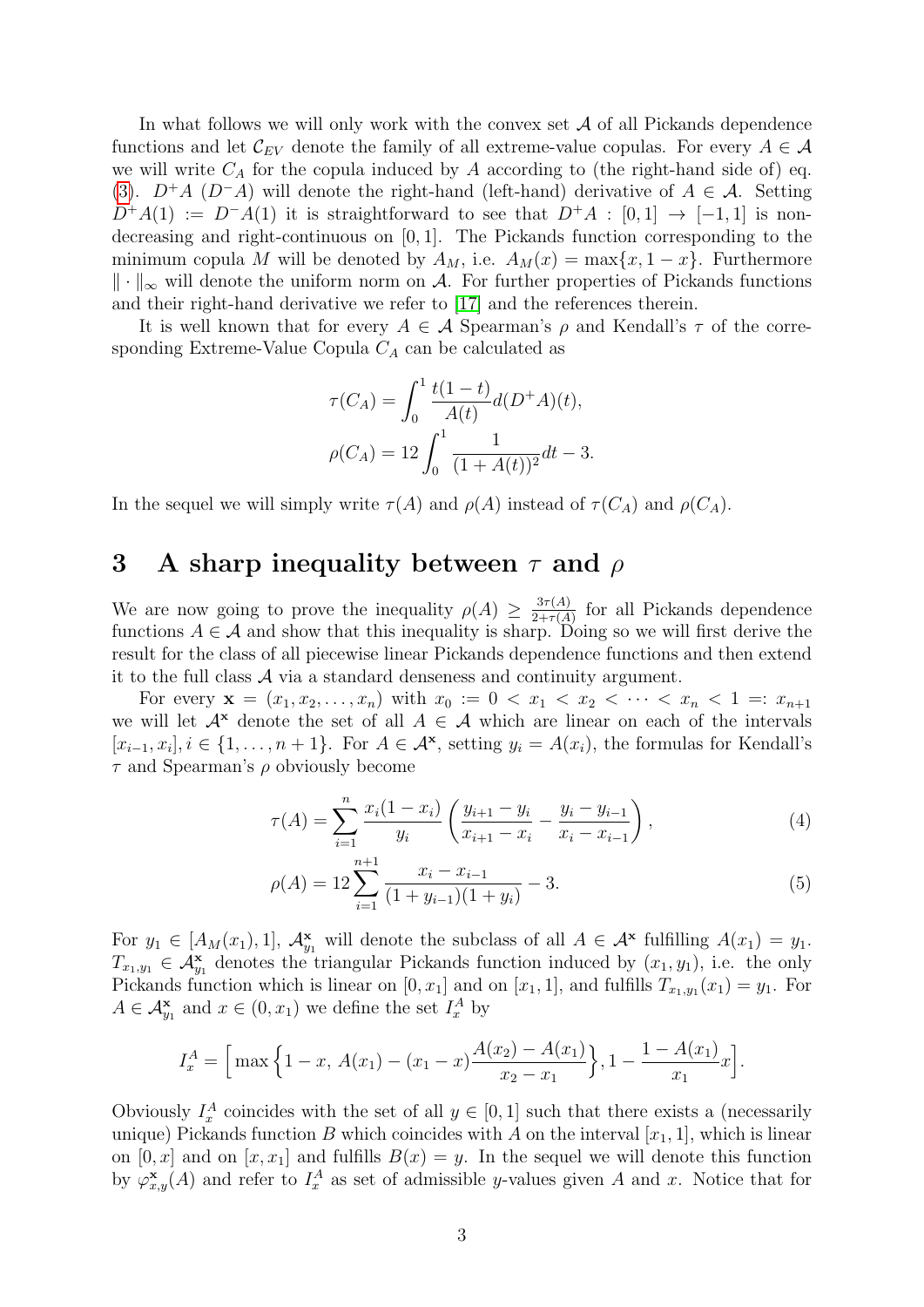

Figure 1: Example of a Pickands dependence function  $A \in \mathcal{A}^{\mathbf{x}}$  with  $\mathbf{x} = (0.55, 0.85, 0.95)$ (black) and the Pickands function  $\varphi_{x,y}^{\mathbf{x}}(A)$  with  $x = 0.3, y = 0.75$  (magenta).

 $y=1-\frac{1-A(x_1)}{x_1}$  $\frac{A(x_1)}{x_1}x$  we have  $\varphi_{x,y}^{\mathbf{x}}(A) = A$  and that for each  $A \in \mathcal{A}_{y_1}^{\mathbf{x}}$  the admissible set  $I_x^A$ fulfills  $I_x^A \subseteq I_x^{T_{x_1,y_1}}$ . Define  $\tilde{\Delta}: \mathcal{A}^2 \to \mathbb{R}$  by

$$
\Delta(A, B) = \rho(A) - \rho(B) - \left(\frac{3\tau(A)}{2 + \tau(A)} - \frac{3\tau(B)}{2 + \tau(B)}\right).
$$
 (6)

The subsequent two lemmata study properties of  $\Delta$  which turn out to be key for deriving a sharp lower inequality for  $\tau$  and  $\rho$ .

**Lemma 3.1.** Suppose that  $A \in \mathcal{A}_{y_1}^{\mathbf{x}},$  that  $x \in (0, x_1)$  and that  $y \in I_x^A$ . Then the following inequality holds:

<span id="page-3-0"></span>
$$
\Delta(\varphi_{x,y}^{\mathbf{x}}(A), A) \ge \Delta(\varphi_{x,y}^{x_1}(T_{x_1,y_1}), T_{x_1,y_1}). \tag{7}
$$

Moreover, in case of  $y_1 < 1$  and  $y < 1 - \frac{1-A(x_1)}{x_1}$  $\frac{A(x_1)}{x_1}x$  we have equality in [\(7\)](#page-3-0) if and only if  $A=T_{x_1,y_1}.$ 

*Proof.* Fix  $A \in \mathcal{A}_{y_1}^{\mathbf{x}}, x \in (0, x_1)$ , and  $y \in I_x^A$ . Using equation [\(4\)](#page-2-0) and [\(5\)](#page-2-1) a straightforward calculation yields

$$
\delta_{\tau} := \tau(\varphi_{x,y}^{\mathbf{x}}(A)) - \tau(A) = \frac{(x_1 - x + xy_1 - x_1y)(y_1 - y - xy_1 + x_1y)}{(x_1 - x)yy_1},
$$
(8)

$$
\delta_{\rho} := \rho(\varphi_{x,y}^{\mathbf{x}}(A)) - \rho(A) = \frac{6(x_1(1-y) - x(1-y_1))}{(1+y)(1+y_1)},
$$
\n(9)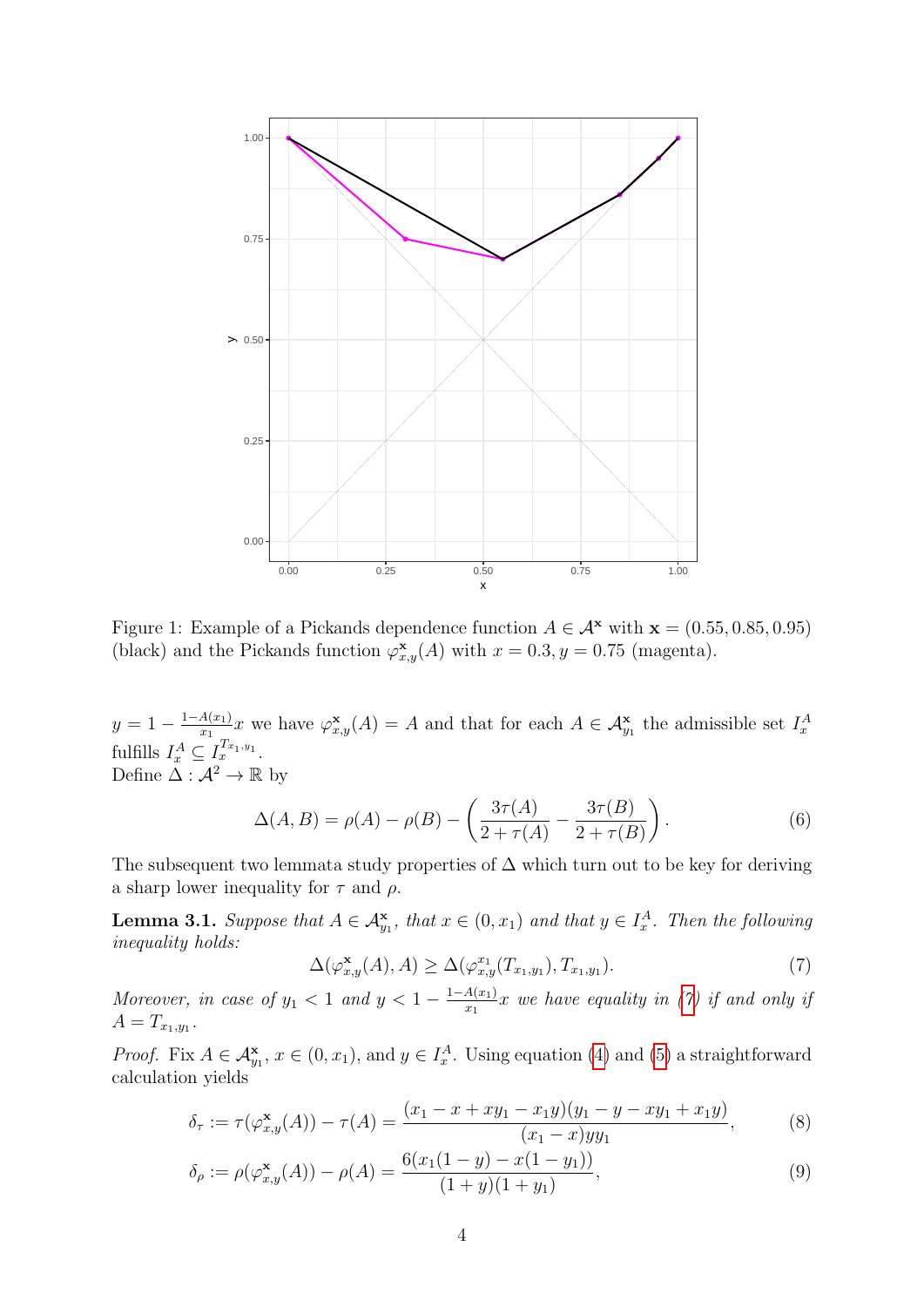so both  $\delta_{\tau}$  and  $\delta_{\rho}$  only depend on A in terms of  $x_1, y_1$  and  $y \in I_x^A$ . Having this we directly get

$$
\Delta(\varphi_{x,y}^{\mathbf{x}}(A), A) = \delta_{\rho} - \left(\frac{3\tau(\varphi_{x,y}^{\mathbf{x}}(A))}{2 + \tau(\varphi_{x,y}^{\mathbf{x}}(A))} - \frac{3\tau(A)}{2 + \tau(A)}\right)
$$

$$
= \delta_{\rho} - \frac{6\delta_{\tau}}{(2 + \tau(A))(2 + \tau(A) + \delta_{\tau})},
$$
(10)

implying that  $\Delta(\varphi_{x,y}^{\mathbf{x}}(A), A)$  decreases if  $\tau(A)$  decreases. In fact, in the case that  $x, y, x_1, y_1$ are fixed, the quantities  $\delta_{\rho}$  and  $\delta_{\tau}$  are fixed too, and A can only vary on the right hand side of  $x_1$ , so equation [\(10\)](#page-4-0) implies the stated monotonicity. Considering  $y \in I_x^A \subseteq I_x^{T_{x_1,y_1}}$  as well as the fact that  $A \leq T_{x_1,y_1}$  implies  $\tau(A) \geq \tau(T_{x_1,y_1})$  inequality [\(7\)](#page-3-0) now follows. The second assertion is a direct consequence of Lemma [5.1](#page-6-0) in the Appendix, which says that for arbitrary  $A, B \in \mathcal{A}$  with  $A \leq B$  and strict inequality in at least one point  $t \in (0, 1)$ we have  $\tau(B) < \tau(A)$ .  $\Box$ 

**Lemma 3.2.** Suppose that  $x_1 \in (0,1)$  and that  $y_1 \in [A_M(x_1),1]$ . Furthermore let  $x \in$  $(0, x_1)$  and  $y \in I_x^{T_{x_1,y_1}}$  be arbitrary. Then

<span id="page-4-1"></span><span id="page-4-0"></span>
$$
\Delta(\varphi_{x,y}^{x_1}(T_{x_1,y_1}), T_{x_1,y_1}) \ge 0 \tag{11}
$$

holds. Moreoever, we have equality in [\(11\)](#page-4-1) if and only if  $\varphi_{x,y}^{x_1}(T_{x_1,y_1})$  is a triangular Pickands dependence function too, i.e. if  $\varphi_{x,y}^{x_1}(T_{x_1,y_1})=T_{x,y}.$ 

*Proof.* Using  $\tau(T_{x_1,y_1}) = \frac{1-y_1}{y_1}$  equation [\(10\)](#page-4-0) simplifies to

$$
\Delta(\varphi_{x,y}^{x_1}(T_{x_1,y_1}), T_{x_1,y_1}) = \frac{6N_1N_2N_3}{D_1D_2(D_3 + D_4 - D_5 + D_6)}
$$

where

$$
N_1 = x(1 - y_1) - x_1(1 - y), N_2 = x(1 - y_1) - x_1(1 - y) + y_1 - y
$$
  
\n
$$
N_3 = y(x_1 + y_1) + y_1(1 - x)
$$
  
\n
$$
D_1 = 1 + y, D_2 = 1 + y_1, D_3 = x_1y(x_1 - x + y(1 - x_1))
$$
  
\n
$$
D_4 = y_1(1 - x)(x_1 - x), D_5 = 2xyy_1(1 - x_1), D_6 = (1 - x)xy_1^2.
$$

To prove  $\Delta(\varphi_{x,y}^{x_1}(T_{x_1,y_1}), T_{x_1,y_1}) \geq 0$  it suffices to show that both, the nominator and the denominator are non-negative for every  $y \in I_x^{T_{x_1,y_1}}$ , which can be done as follows:

(i) Obviously  $N_3 > 0$  so the sign of the nominator is determined by  $N_1N_2$ . Considering, firstly, that  $N_1N_2$  is quadratic in y, secondly, that  $N_1N_2$  is zero exactly for  $y \in \{y_1-(x_1-\alpha)\}$  $x) \frac{1-y_1}{1-x_1}$  $\frac{1-y_1}{1-x_1}, 1-\frac{1-y_1}{x_1}$  $\frac{-y_1}{x_1}x$  (notice that the first point is not necessarily contained in  $I_x^{T_{x_1,y_1}}$ ), and, thirdly, that the parabola opens downwards since the coefficient of the quadratic term is given by  $-x_1(1-x_1) < 0$  the nominator is non-negative.

(ii) Since  $D_1, D_2$  are obviously positive the denominator is positive if and only if  $D_3 +$  $D_4 - D_5 + D_6 > 0$ . Considering  $y \in I_{x_1,y_1}^{T_{x_1,y_1}}$  there exists a unique point  $b \in [0,1-\frac{1-y_1}{x_1}]$  $\frac{-y_1}{x_1}x (y_1 - (x_1 - x) \frac{1 - y_1}{1 - x_1})$  $\frac{1-y_1}{1-x_1}$ ] such that  $y = y_1 - (x_1 - x) \frac{1-y_1}{1-x_1}$  $\frac{1-y_1}{1-x_1}+b$  holds. A straightforward calculation yields

$$
D_3 + D_4 - D_5 + D_6 = b^2 x_1 (1 - x_1) + b(x_1 - x)(2y_1 - x_1)
$$
  
+  $(x_1 - x)y_1 \frac{x(1 - y_1) - 2x_1 + y_1 + 1}{1 - x_1}.$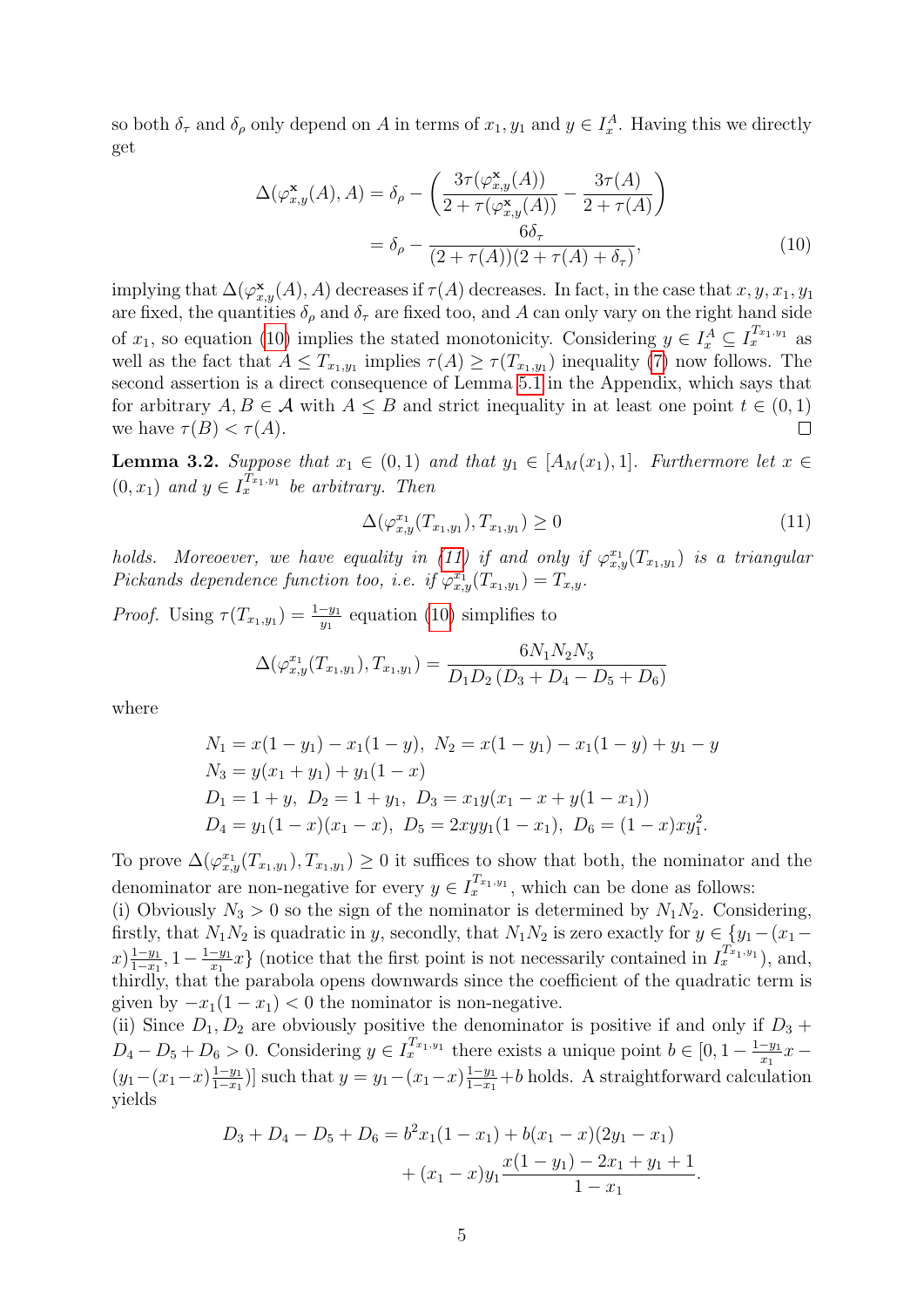The first summand is obviously non-negative, the same is true for the second one because of  $y_1 \ge x_1$ , and the third summand is positive since  $x(1 - y_1) - 2x_1 + y_1 + 1 \ge x(1$  $y_1$ ) –  $x_1 + 1 > 0$ . Considering that the second assertion is a direct consequence of the properties of the nominator mentioned in (i) the proof is complete.  $\Box$ 

Building upon the previous lemmata we can now proof the main result of this paper. It confirms the lower part of Conjecture (C2) in [\[15\]](#page-8-1).

<span id="page-5-0"></span>**Theorem 3.3.** Every Pickands dependence function A fulfills  $\rho(A) \geq \frac{3\tau(A)}{2+\tau(A)}$  $\frac{3\tau(A)}{2+\tau(A)}$ . The inequality is best possible in the sense that for every  $u \in [0,1]$  we can find a Pickands function A such that  $\tau(A) = u$  and  $\rho(A) = \frac{3u}{2+u}$ .

Proof. We first prove that the inequality holds for every piecewise linear Pickands dependence function by induction on the number of vertices: In the case of  $n = 1$  and  $x_1 \in (0,1)$  each element A of  $\mathcal{A}^{x_1}$  is of triangular form, hence, using  $\tau(T_{x_1,y_1}) = \frac{1-y_1}{y_1}$ and  $\rho(T_{x_1,y_1}) = \frac{3(1-y_1)}{1+y_1}$ , we get  $\rho(A) - \frac{3\tau(A)}{2+\tau(A)} = 0$ . In case of  $n = 2$  vertices and  $x_0 := 0 < x_1 < x_2 < 1$  each element A of  $\mathcal{A}_{y_1}^{(x_1,x_2)}$  fulfills  $A = \varphi_{x_1,y_1}^{x_2}(T_{x_2,y_2})$ . Applying inequality [\(11\)](#page-4-1) therefore yields

$$
\rho(A) - \frac{3\tau(A)}{2 + \tau(A)} \ge \rho(T_{x_2,y_2}) - \frac{3\tau(T_{x_2,y_2})}{2 + \tau(T_{x_2,y_2})} = 0.
$$

Assume now that  $\rho(A) \geq \frac{3\tau(A)}{2+\tau(A)}$  $\frac{3\tau(A)}{2+\tau(A)}$  holds for all piecewise linear Pickands functions with *n* vertices. Suppose that  $\mathbf{x} = (x_1, x_2, \ldots, x_n, x_{n+1})$  with  $x_0 := 0 < x_1 < x_2 < \cdots <$  $x_n < x_{n+1} < 1 =: x_{n+2}$ , fix  $B \in \mathcal{A}^{\mathbf{x}}$  and set  $y_1 = B(x_1)$ . Since B can be represented as  $B = \varphi_{x_1,y_1}^{(x_2,...,x_{n+1})}(A)$  for some piecewise linear A with at most n vertices, applying inequality [\(7\)](#page-3-0) and inequality [\(11\)](#page-4-1) yields

$$
\rho(B) - \frac{3\tau(B)}{2 + \tau(B)} \ge \rho(A) - \frac{3\tau(A)}{2 + \tau(A)} \ge 0,
$$

which completes the proof by induction.

The general result for not necessarily piecewise linear Pickands functions now follows via a standard denseness and continuity argument taking into account the following two facts: (i) The mapping  $\Phi : (\mathcal{A}, \|\cdot\|_{\infty}) \longrightarrow (\mathcal{C}_{EV}, d_{\infty}),$  defined by  $\Phi(A) = C_A$  and the mapping  $\Psi: \mathcal{C} \longrightarrow [-1,1]^2$ , defined by  $C \mapsto (\tau(C), \rho(C))$  are continuous (the latter is a direct consequence of the fact that  $\tau$  and  $\rho$  are concordance measures, see [\[12\]](#page-8-3)). (ii) The family of all piecewise linear Pickands functions is dense in  $(A, \|\cdot\|_{\infty})$ . The remaining assertion is a direct consequence of the identities  $\tau(T_{x_1,y_1}) = \frac{1-y_1}{y_1}$  and  $\rho(T_{x_1,y_1}) = \frac{3(1-y_1)}{1+y_1}$ .  $\Box$ 

**Remark 3.4.** Theorem [3.3](#page-5-0) implies that the lower Hutchinson-Lai inequality  $\rho(C_A) \geq$  $-1 + \sqrt{1 + 3\tau(C_A)}$  is only sharp for the Pickands functions  $A_M$  and  $A_{\Pi} = 1$ , i.e. for the copulas M and Π. Figure [2](#page-6-1) depicts both Hutchinson-Lai inequalities together with the boundary of the  $\tau$ - $\rho$ -region of the full class C as derived in [\[15\]](#page-8-1) and the inequality derived in this paper.

**Remark 3.5.** Theorem [3.3](#page-5-0) also implies that for every EVC  $C_A$  Kendall's  $\tau$  can not exceed Spearman's  $\rho$  in general and that  $\rho(C_A) \geq \frac{3\tau(C_A)}{2+\tau(C_A)} > \tau(C_A)$  holds for all  $A \in \mathcal{C}_{EV} \setminus \{M, \Pi\}.$ Furthermore a straightforward calculation shows that the function  $f : [0,1] \longrightarrow [0,1]$ , defined by  $f(x) = \frac{3x}{2+x} - x$  attains its maximum at  $x = \sqrt{6} - 2$ , which means that for  $\tau(C_A) = \sqrt{6} - 2$  we have  $\rho(C_A) \ge \tau(C_A) + 5 - 2\sqrt{6} \approx \tau(C_A) + 0.101$ .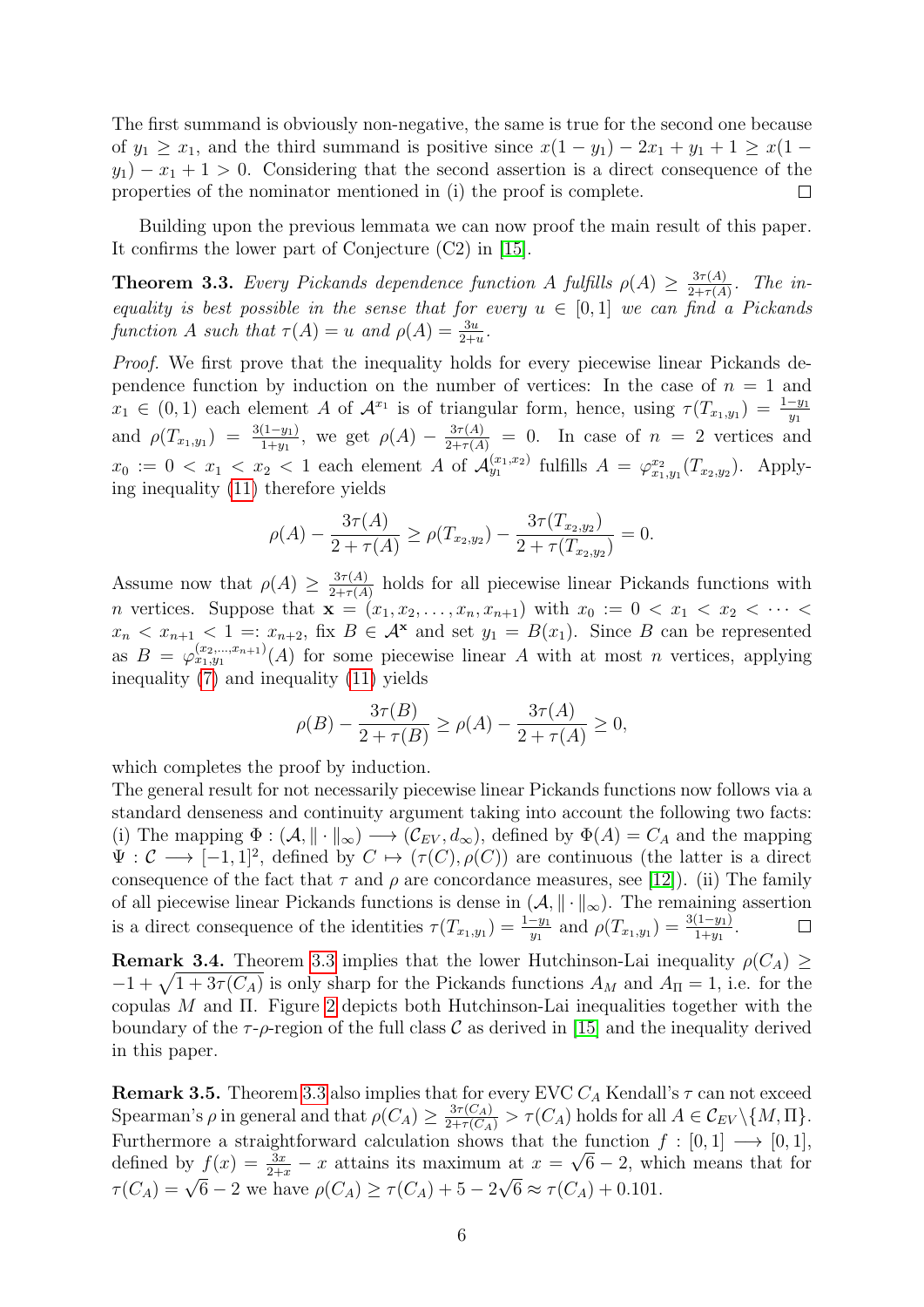

<span id="page-6-1"></span>Figure 2: The region determined by the Hutchinson-Lai inequalities (gray), the boundary of the full  $\tau$ - $\rho$ -region as recently established in [\[15\]](#page-8-1) (green), and the sharp inequality derived in this paper (magenta).

# 4 Conclusion and outlook

We have shown that in the class of EVCs the lower Hutchinson-Lai inequality is only sharp for the comonotonic and the product copula, derived a new inequality, and proved that it is sharp in each point. We conjecture that in the class of EVCs the upper Hutchinson-Lai is not sharp either. Deriving the best-possible upper inequality will, however, be harder than deriving the sharp lower inequality has been.

# 5 Appendix

For  $A, B \in \mathcal{A}$  we will write  $A \succ B$  if and only if  $A(t) \geq B(t)$  for every  $t \in [0, 1]$  with strict inequality in at least one point. The following Lemma and its proof is contained in [\[8\]](#page-8-13), we include it for the sake of completeness.

<span id="page-6-0"></span>**Lemma 5.1.** For  $A, B \in \mathcal{A}$  with  $A \succ B$  we have  $\tau(C_A) < \tau(C_B)$ .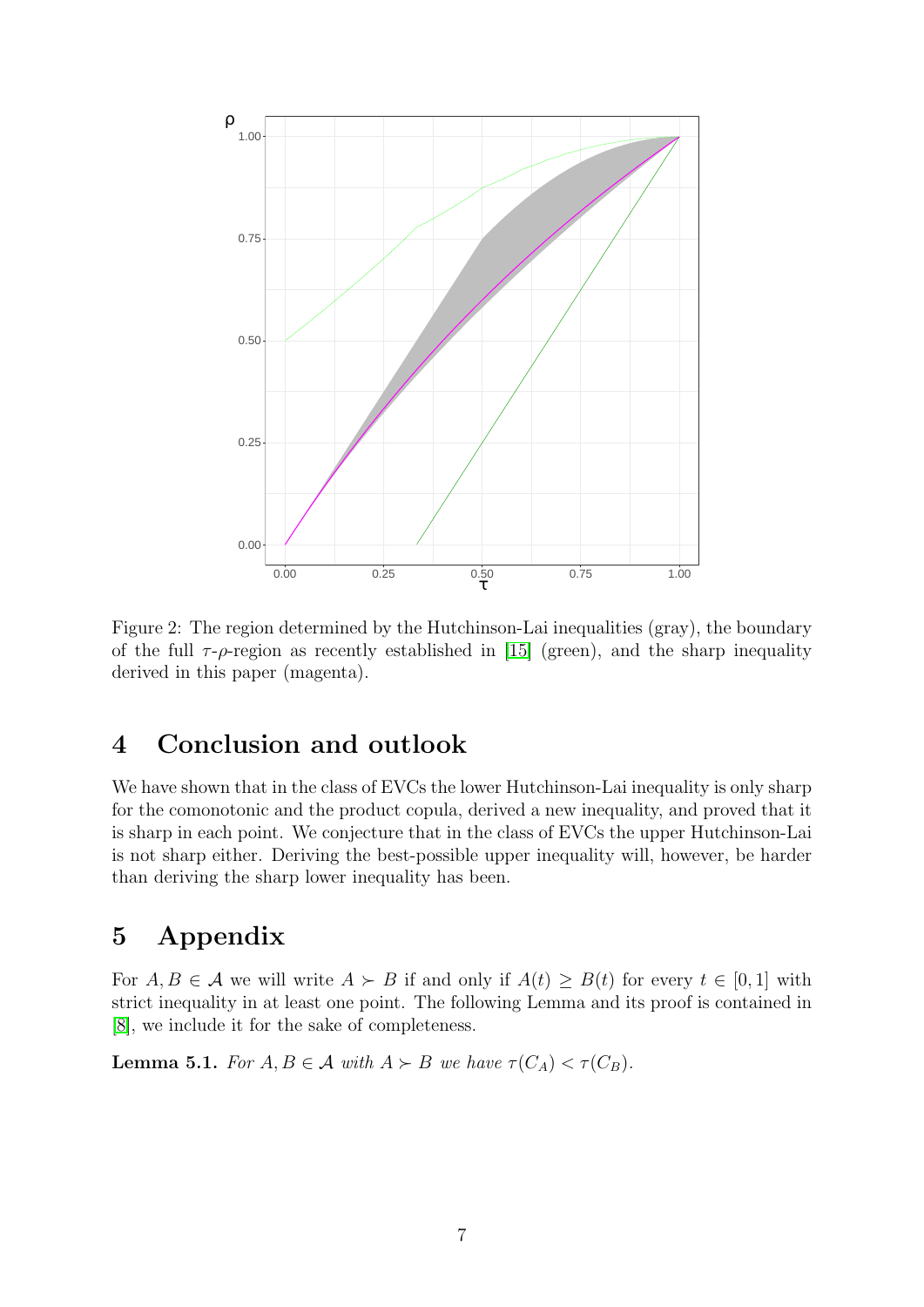*Proof.* If  $A \geq B$  then  $C_A \leq C_B$  holds and we get

$$
\tau(C_B) - \tau(C_A) = -1 + 4 \int_{[0,1]^2} C_B d\mu_{C_B} + 1 - 4 \int_{[0,1]^2} C_A d\mu_{C_A}
$$
  
=  $4 \left( \int_{[0,1]^2} (C_B - C_A) d\mu_{C_B} + \int_{[0,1]^2} C_A d\mu_{C_B} - \int_{[0,1]^2} C_A d\mu_{C_A} \right)$   
=  $4 \left( \int_{[0,1]^2} (C_B - C_A) d\mu_{C_B} + \int_{[0,1]^2} C_B d\mu_{C_A} - \int_{[0,1]^2} C_A d\mu_{C_A} \right)$   
=  $4 \left( \int_{[0,1]^2} (C_B - C_A) d\mu_{C_B} + \int_{[0,1]^2} (C_B - C_A) d\mu_{C_A} \right) \ge 0.$  (12)

Thereby the identity  $\int_{[0,1]^2} C_1 d\mu_{C_2} = \int_{[0,1]^2} C_2 d\mu_{C_1}$ , which holds for all two-dimensional copulas  $C_1, C_2$  (see [\[12\]](#page-8-3)) was used. According to [\[17\]](#page-8-12), setting

<span id="page-7-3"></span>
$$
L_D := \max\{x \in [0,1] : D(x) = 1 - x\}, \quad R_D := \min\{x \in [0,1] : D(x) = x\}
$$

for every  $D \in \mathcal{A}$  the support  $\text{Supp}(\mu_{C_D})$  of  $\mu_{C_D}$  coincides with the set  $\{(x, y) \in [0, 1]^2$ :  $f_{L_D}(x) \le y \le f_{R_D}(x)$ , whereby  $f_t : [0,1] \to [0,1]$  is defined as  $f_t(x) = x^{\frac{1}{t}-1}$  for  $t \in (0,1)$ , and as  $f_0 = 0, f_1 = 1$  for  $t \in \{0, 1\}.$ 

Suppose now that  $A \succ B$  holds and that B does not coincide with  $t \mapsto \max\{1-t, t\}$ (in which case  $\tau(C_A)$  < 1 =  $\tau(C_B)$  is trivial). Obviously  $L_A \leq L_B \leq \frac{1}{2}$  $\frac{1}{2}$  as well as  $R_A \geq R_B > \frac{1}{2}$  $\frac{1}{2}$  and we can find some  $t_0 \in (L_B, R_B)$  fulfilling  $A(t_0) > B(t_0)$ . By continuity there exists some  $\delta > 0$  such that  $A(t) > B(t)$  holds for every  $t \in [t, \bar{t}] := [t_0 - \delta, t_0 + \delta] \subseteq$  $(L_B, R_B) \subseteq (L_A, R_A)$ . For  $x \in (0, 1)$  and  $y \in (f_{\underline{t}}(x), f_{\overline{t}}(x))$  we have  $\frac{\ln(x)}{\ln(xy)} \in [\underline{t}, \overline{t}]$ , so equation [\(3\)](#page-1-1) implies

$$
\{(x,y)\in(0,1)^2: f_{\underline{t}}(x)C_A(x,y)\}=\{C_B>C_A\}.
$$

Considering

$$
\{(x,y)\in(0,1)^2:f_{\underline{t}}(x)
$$

shows  $\mu_{C_B}(\{C_B > C_A\}) > 0$  and  $\mu_{C_A}(\{C_B > C_A\}) > 0$ , from which

$$
\int_{[0,1]^2} (C_B - C_A) d\mu_{C_B} > 0 \text{ and } \int_{[0,1]^2} (C_B - C_A) d\mu_{C_A} > 0
$$

 $\Box$ 

follows. Finally, applying eq. [\(12\)](#page-7-3) yields  $\tau(C_A) < \tau(C_B)$ .

### References

- <span id="page-7-0"></span>[1] Daniels, H.: Rank correlation and population models. J. Roy. Stat. Soc. B 12, 171–191 (1950)
- <span id="page-7-1"></span>[2] Durbin, J., Stuart, A.: Inversions and rank correlation coefficients. J. Roy. Stat. Soc. B 12, 303–309 (1951)
- <span id="page-7-2"></span>[3] de Haan, L. and Resnick, S. I.: Limit theory for multivariate sample extremes. Z. Wahrscheinlichkeitstheorie und Verw. Gebiete 40, 317-337 (1977)